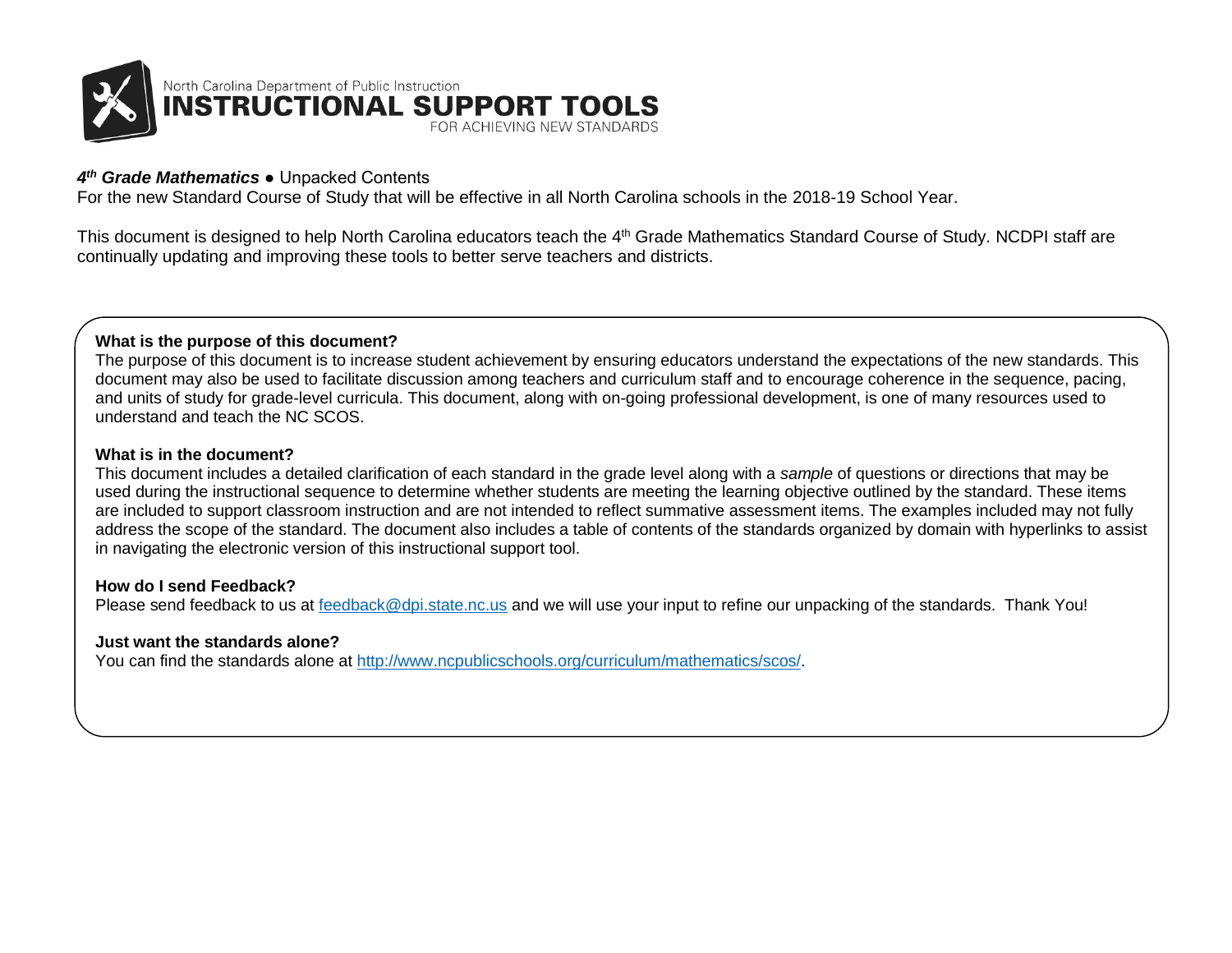# **Standards for Mathematical Practice**

<span id="page-1-0"></span>

| Practice |                                                                        | <b>Explanation and Example</b>                                                                                                                                                                                                                                                                                                                                                                                                                                                                                                                                            |
|----------|------------------------------------------------------------------------|---------------------------------------------------------------------------------------------------------------------------------------------------------------------------------------------------------------------------------------------------------------------------------------------------------------------------------------------------------------------------------------------------------------------------------------------------------------------------------------------------------------------------------------------------------------------------|
|          | 1. Make sense of problems<br>and persevere in solving<br>them.         | Mathematically proficient students in grade 4 know that doing mathematics involves solving problems and discussing how they<br>solved them. Students explain to themselves the meaning of a problem and look for ways to solve it. Fourth graders may use<br>concrete objects or pictures to help them conceptualize and solve problems. They may check their thinking by asking<br>themselves, "Does this make sense?" They listen to the strategies of others and will try different approaches. They often will<br>use another method to check their answers.          |
| 2.       | Reason abstractly and<br>quantitatively.                               | Mathematically proficient fourth grade students should recognize that a number represents a specific quantity. They connect<br>the quantity to written symbols and create a logical representation of the problem at hand, considering both the appropriate<br>units involved and the meaning of quantities. They extend this understanding from whole numbers to their work with fractions<br>and decimals. Students write simple expressions, record calculations with numbers, and represent or round numbers using<br>place value concepts.                           |
| 3.       | Construct viable<br>arguments and critique<br>the reasoning of others. | In fourth grade mathematically proficient students may construct arguments using concrete referents, such as objects, pictures,<br>and drawings. They explain their thinking and make connections between models and equations. They refine their<br>mathematical communication skills as they participate in mathematical discussions involving questions like "How did you get<br>that?" and "Why is that true?" They explain their thinking to others and respond to others' thinking.                                                                                 |
| 4.       | Model with mathematics.                                                | Mathematically proficient fourth grade students experiment with representing problem situations in multiple ways including<br>numbers, words (mathematical language), drawing pictures, using objects, making a chart, list, or graph, creating equations,<br>etc. Students need opportunities to connect the different representations and explain the connections. They should be able to<br>use all of these representations as needed. Fourth graders should evaluate their results in the context of the situation and<br>reflect on whether the results make sense. |
| 5.       | Use appropriate tools<br>strategically.                                | Mathematically proficient fourth grader students consider the available tools (including estimation) when solving a mathematical<br>problem and decide when certain tools might be helpful. For instance, they may use graph paper or a number line to represent<br>and compare decimals and protractors to measure angles. They use other measurement tools to understand the relative size of<br>units within a system and express measurements given in larger units in terms of smaller units.                                                                        |
|          | 6. Attend to precision.                                                | As fourth grader students develop their mathematical communication skills, they try to use clear and precise language in their<br>discussions with others and in their own reasoning. They are careful about specifying units of measure and state the meaning<br>of the symbols they choose. For instance, they use appropriate labels when creating a line plot.                                                                                                                                                                                                        |
| 7.       | Look for and make use of<br>structure.                                 | In fourth grade mathematically proficient students look closely to discover a pattern or structure. For instance, students use<br>properties of operations to explain calculations (partial products model). They relate representations of counting problems such<br>as tree diagrams and arrays to the multiplication principal of counting. They generate number or shape patterns that follow a<br>given rule.                                                                                                                                                        |
| 8.       | Look for and express<br>regularity in repeated<br>reasoning.           | Students in fourth grade should notice repetitive actions in computation to make generalizations Students use models to<br>explain calculations and understand how algorithms work. They also use models to examine patterns and generate their own<br>algorithms. For example, students use visual fraction models to write equivalent fractions.                                                                                                                                                                                                                        |

Return to **Standards**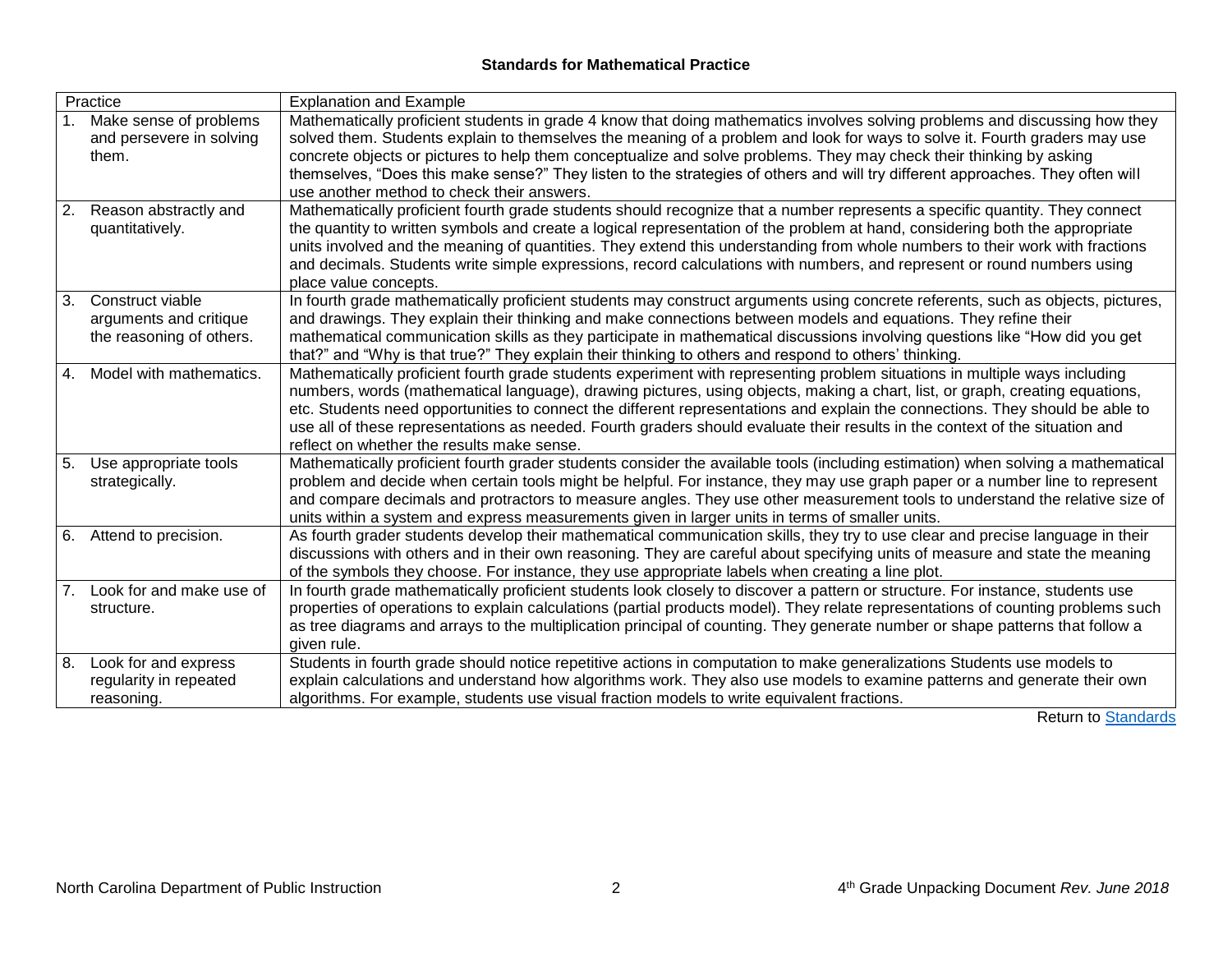#### *Build fractions from unit fractions by applying and extending previous understandings of operations on whole numbers.* **NC.4.NF.3** Understand and justify decompositions of fractions with denominators of 2, 3, 4, 5, 6, 8, 10, 12, and 100.

• Understand addition and subtraction of fractions as joining and separating parts referring to the same whole.

- Decompose a fraction into a sum of unit fractions and a sum of fractions with the same denominator in more than one way using area models, length models, and equations.
- Add and subtract fractions, including mixed numbers with like denominators, by replacing each mixed number with an equivalent fraction, and/or by using properties of operations and the relationship between addition and subtraction.
- Solve word problems involving addition and subtraction of fractions, including mixed numbers by writing equations from a visual representation of the problem.

| <b>Clarification</b>                                                                                                                                                                                                                                                                                                                                                                                                                                                       | <b>Checking for Understanding</b>                                                                                                                                                                                                                                                                                                                                                                                           |
|----------------------------------------------------------------------------------------------------------------------------------------------------------------------------------------------------------------------------------------------------------------------------------------------------------------------------------------------------------------------------------------------------------------------------------------------------------------------------|-----------------------------------------------------------------------------------------------------------------------------------------------------------------------------------------------------------------------------------------------------------------------------------------------------------------------------------------------------------------------------------------------------------------------------|
| NC.4.NF.3 calls for students to solve addition and subtraction problems with<br>like denominators of 2, 3, 4, 5, 6, 8, 10, 12, and 100. A unit fraction is a term<br>that identifies the size of 1 fractional piece in a whole. For example, 1/3 is the<br>unit fraction that identifies a whole being divided into 3 equal pieces. Just as<br>there are 3, one inch units in the length of 3 inches, there are 2, 1/3 units in the                                        | After a pizza party there is 7/8 of a pizza left. Some pieces of the pizza are<br>cheese, some are pepperoni, and some are vegetable. What fraction of a<br>pizza could be cheese, pepperoni, and vegetable? Draw a picture and write an<br>equation to represent the amounts of each type of pizza that are remaining.<br>Find at least two combinations.                                                                  |
| fraction 2/3.<br>The first two bullets focus on the conceptual development of what addition and<br>subtraction of fractions looks like with area and length models. These models<br>should also be used to support students' work when they add and subtract<br>fractions in the latter two bullets of this standard. When students are able to<br>fluently decompose fractions, including mixed numbers, it supports their work<br>when adding and subtracting fractions. | Possible student response:<br>$4/8 + 2/8 + 1/8 = 7/8$<br>$2/8 + 3/8 + 2/8 = 7/8$                                                                                                                                                                                                                                                                                                                                            |
|                                                                                                                                                                                                                                                                                                                                                                                                                                                                            | There is some firewood on the pile. Mr. Mickelson adds 7/8 pounds of<br>firewood. If there is now 2 and 1/8 of firewood on the pile how much firewood<br>was first there?                                                                                                                                                                                                                                                   |
|                                                                                                                                                                                                                                                                                                                                                                                                                                                                            | Possible student responses:<br>Student 2<br>Student 1<br>I drew 7/8 and then added on<br>I wrote the equation 2 $1/8$ –<br>7/8 to find out how much<br>until I reached 2 and 1/8. I<br>firewood was first there. I<br>then went back and counted.<br>then drew a picture of 2 and<br>$1$ added $1/8 + 1 + 1/8$ which is<br>1/8 and crossed out 7/8. I had<br>1 and 2/8 or 1 and 1/4 pounds.<br>1 and 2/8 or 1 and 1/4 left. |
|                                                                                                                                                                                                                                                                                                                                                                                                                                                                            | Student 3                                                                                                                                                                                                                                                                                                                                                                                                                   |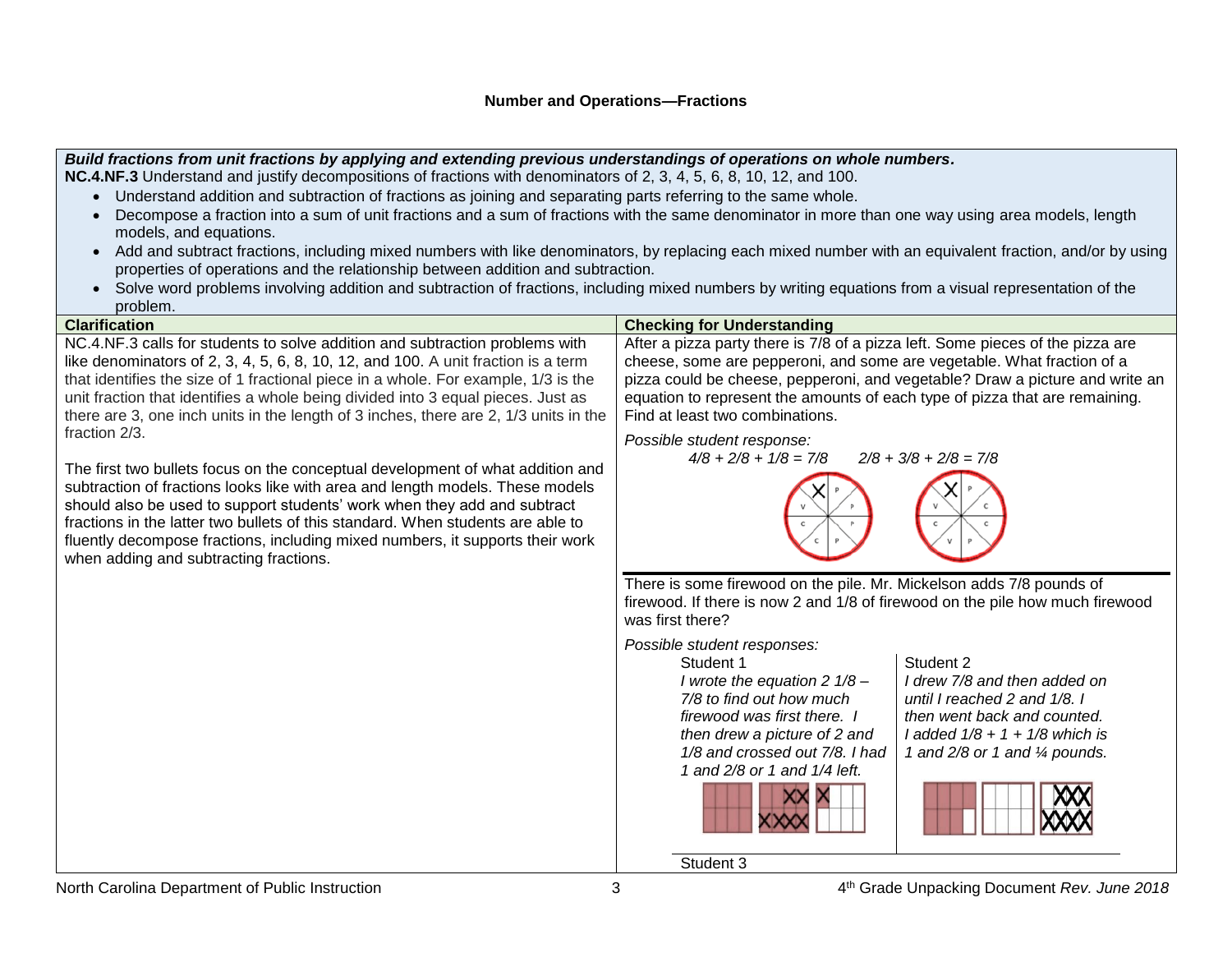*Build fractions from unit fractions by applying and extending previous understandings of operations on whole numbers.*

**NC.4.NF.3** Understand and justify decompositions of fractions with denominators of 2, 3, 4, 5, 6, 8, 10, 12, and 100.

- Understand addition and subtraction of fractions as joining and separating parts referring to the same whole.
- Decompose a fraction into a sum of unit fractions and a sum of fractions with the same denominator in more than one way using area models, length models, and equations.
- Add and subtract fractions, including mixed numbers with like denominators, by replacing each mixed number with an equivalent fraction, and/or by using properties of operations and the relationship between addition and subtraction.
- Solve word problems involving addition and subtraction of fractions, including mixed numbers by writing equations from a visual representation of the problem.

| <b>Clarification</b> | <b>Checking for Understanding</b>                                                                                                                                                                                                                                                                                                                                                                                                                                                                                                                                                                                                                                                                                                                                                                                                                                                                                                                        |
|----------------------|----------------------------------------------------------------------------------------------------------------------------------------------------------------------------------------------------------------------------------------------------------------------------------------------------------------------------------------------------------------------------------------------------------------------------------------------------------------------------------------------------------------------------------------------------------------------------------------------------------------------------------------------------------------------------------------------------------------------------------------------------------------------------------------------------------------------------------------------------------------------------------------------------------------------------------------------------------|
|                      | I renamed 2 and 1/8 into an equivalent fraction 17/8. I then<br>took 7/8 away from 17/8 which got me an answer of 10/8.<br>When I drew the picture, I realized 10/8 is 1 whole and 2/8,<br>which is 1 and 2/8 pounds.                                                                                                                                                                                                                                                                                                                                                                                                                                                                                                                                                                                                                                                                                                                                    |
|                      | Brielle ran 1 and 2/3 miles less than Kim. Brielle ran 2 and 2/3 miles. How far<br>did Kim run? Draw a number line and an equation to support your answer.                                                                                                                                                                                                                                                                                                                                                                                                                                                                                                                                                                                                                                                                                                                                                                                               |
|                      | Possible student responses:<br>Student 1:<br>I started at 2 and 2/3 since that was how far Brielle ran. Since Brielle ran<br>less than Kim I knew I had to add 1 and 2/3. I broke the 2/3 up into 2<br>jumps of a 1/3 so I could land on 3, then jump to 4, then landed on 4 and<br>1/3. An equation is $2 \frac{2}{3} + 1 \frac{2}{3} = 4 \frac{1}{3}$ .<br>$\frac{2}{\pi}$<br>$1\frac{1}{2}$<br>$1\frac{2}{3}$ 2<br>$2\frac{1}{3}$ $2\frac{2}{3}$ 3<br>$3\frac{1}{2}$<br>$3\frac{2}{7}$<br>$4^{\frac{2}{3}}$<br>5<br>Student 2:<br>I started at 2 and 2/3 since that was how far Brielle ran. Since Brielle ran<br>less than Kim I knew I had to add 1 and 2/3. I jumped 1 to land on 3 and<br>2/3. I then made 2 jumps of 1/3 and landed on 4 and 1/3. An equation is<br>$2\frac{2}{3} + 1\frac{2}{3} = 4\frac{1}{3}$ .<br>$1\frac{1}{2}$<br>$1\frac{2}{7}$<br>$\overline{2^2}$<br>$3^{\frac{1}{2}}$<br>$2^{\frac{1}{2}}$<br>3<br>$\overline{2}$<br>5 |

Return to [Standards](#page-1-0)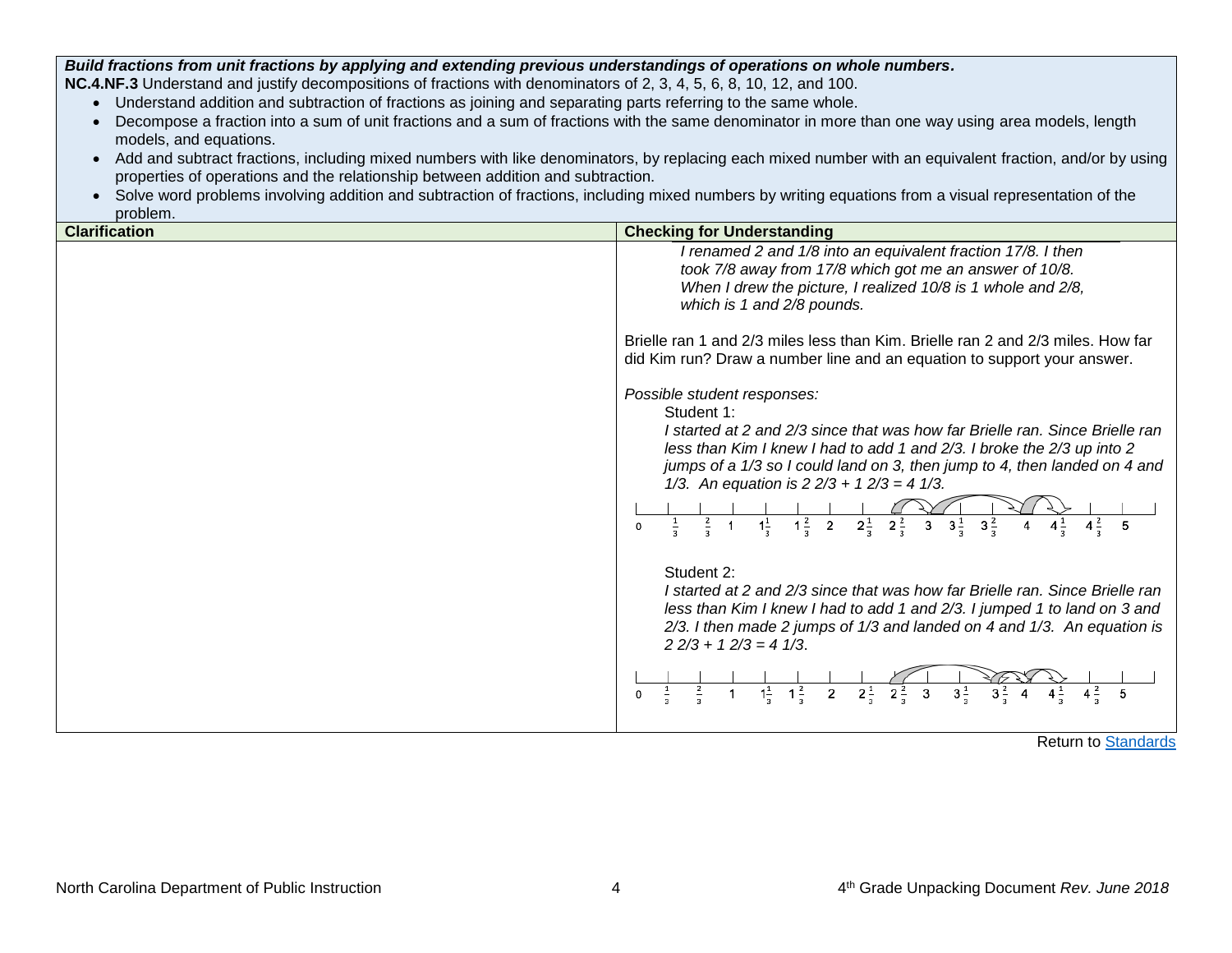*Use unit fractions to understand operations of fractions.*

**NC.4.NF.4** Apply and extend previous understandings of multiplication to:

- Model and explain how fractions can be represented by multiplying a whole number by a unit fraction, using this understanding to multiply a whole number by any fraction less than one.
- Solve word problems involving multiplication of a fraction by a whole number.



Return to [Standards](#page-1-0)